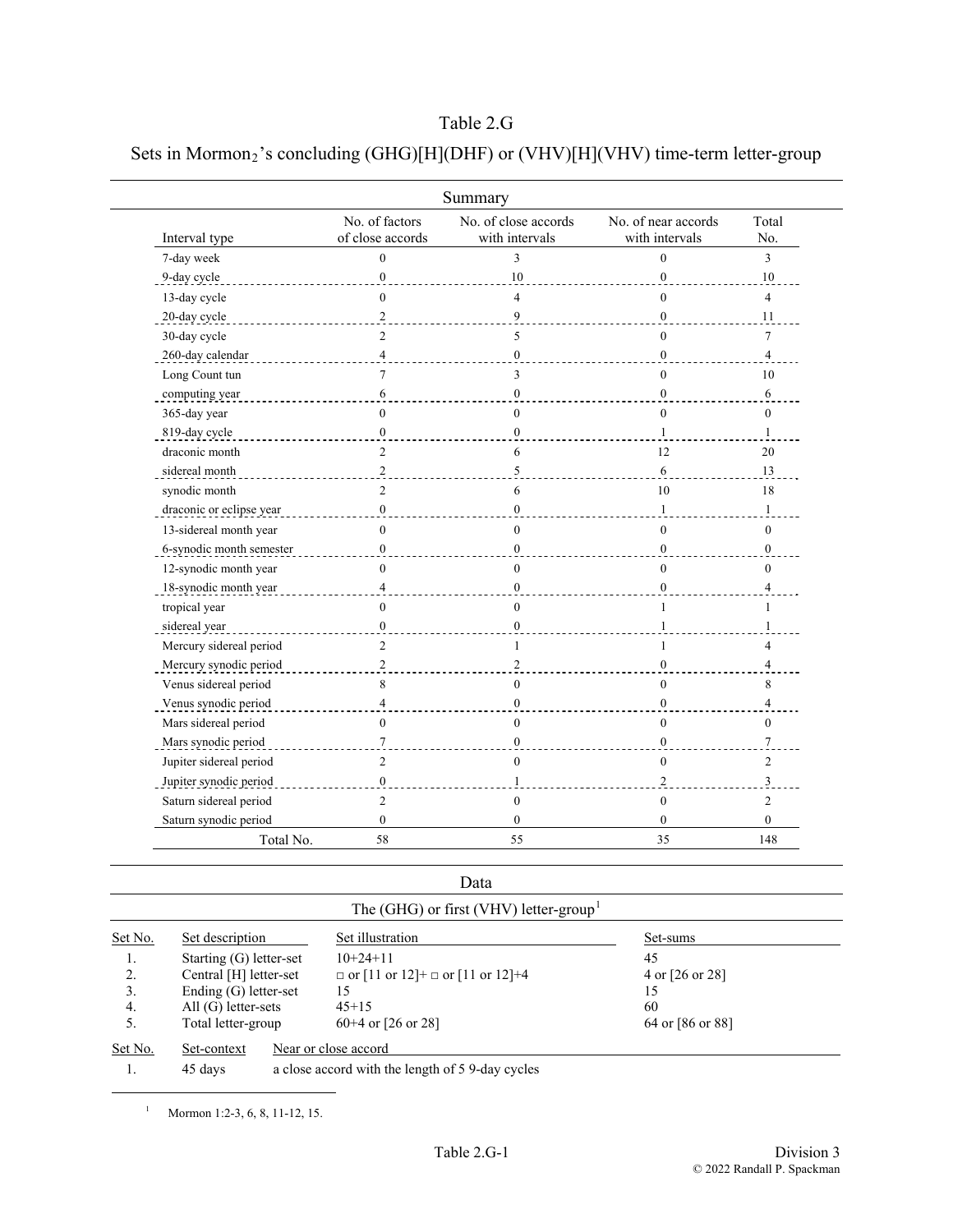| Set No. | Set-context                   | Near or close accord                                                                                                                                                                                                                                                                                                                                                                                                                                                                                                                                                                                                                                                                                                                                                                                                                                                                                                                                                                                                                                                                                      |
|---------|-------------------------------|-----------------------------------------------------------------------------------------------------------------------------------------------------------------------------------------------------------------------------------------------------------------------------------------------------------------------------------------------------------------------------------------------------------------------------------------------------------------------------------------------------------------------------------------------------------------------------------------------------------------------------------------------------------------------------------------------------------------------------------------------------------------------------------------------------------------------------------------------------------------------------------------------------------------------------------------------------------------------------------------------------------------------------------------------------------------------------------------------------------|
| 1.      | 45 days                       | 1/8th of a close accord with 1 Long Count tun (360 days)<br>a close accord with the length of 1.5 mean synodic months (about 44.2959 days)<br>1/5th of a close accord with 1 mean sidereal period of Venus (about 224.7012 days)<br>1/13th of a close accord with 1 mean synodic period of Venus (about 583.9217 days)                                                                                                                                                                                                                                                                                                                                                                                                                                                                                                                                                                                                                                                                                                                                                                                    |
| 2.      | 4 days                        | 1/5th of a close accord with 1 20-day cycle<br>1/7th of a close accord with 1 mean draconic month (about 27.2122 days)<br>1/7th of a close accord with 1 mean sidereal month (about 27.3217 days)<br>1/65th of a close accord with 1 260-day calendar<br>1/90th of a close accord with 1 Long Count tun (360 days)<br>1/91st of a close accord with 1 computing year (364 days)<br>1/22nd of a close accord with 1 mean sidereal period of Mercury (about 87.9694 days)<br>1/29th of a close accord with 1 mean synodic period of Mercury (about 115.8775 days)<br>1/56th of a close accord with 1 mean sidereal period of Venus (about 224.7012 days)<br>1/133rd of a close accord with 1 18-synodic month year (about 531.5506 days)<br>1/146th of a close accord with 1 mean synodic period of Venus (about 583.9217 days)<br>1/195th of a close accord with 1 mean synodic period of Mars (about 779.9365 days)<br>1/1083rd of a close accord with 1 mean sidereal period of Jupiter (about 4332.8486 days)<br>1/2691st of a close accord with 1 mean sidereal period of Saturn (about 10764.44 days) |
|         | 26 days                       | a close accord with the length of 2 13-day cycles<br>1/10th of a close accord with 1 260-day calendar<br>1/14th of a close accord with 1 computing year (364 days)<br>a near accord with the length of 1 mean draconic month (about 27.2122 days)<br>a near accord with the length of 1 mean sidereal month (about 27.3217 days)<br>1/30th of a close accord with 1 mean synodic period of Mars (about 779.9365 days)                                                                                                                                                                                                                                                                                                                                                                                                                                                                                                                                                                                                                                                                                     |
|         | 28 days                       | a close accord with the length of 4 7-day weeks<br>1/13th of a close accord with 1 computing year (364 days)<br>1/19th of a close accord with 1 18-synodic month year (about 531.5506 days)<br>a close accord with the length of 1 mean draconic month (about 27.2122 days)<br>a close accord with the length of 1 mean sidereal month (about 27.3217 days)<br>a near accord with the length of 1 mean synodic month (about 29.5306 days)<br>1/8th of a close accord with 1 mean sidereal period of Venus (about 224.7012 days)                                                                                                                                                                                                                                                                                                                                                                                                                                                                                                                                                                           |
| 3.      | 15 days                       | 1/2 of a close accord with 1 30-day cycle<br>1/24th of a close accord with 1 Long Count tun (360 days)<br>1/2 of a close accord with 1 mean synodic month (about 29.5306 days)<br>1/15th of a close accord with 1 mean sidereal period of Venus (about 224.7012 days)<br>1/52nd of a close accord with 1 mean synodic period of Mars (about 779.9365 days)                                                                                                                                                                                                                                                                                                                                                                                                                                                                                                                                                                                                                                                                                                                                                |
| 4.      | 60 days                       | a close accord with the length of 3 20-day cycles<br>a close accord with the length of 2 30-day cycles<br>1/6th of a close accord with 1 Long Count tun (360 days)<br>a close accord with the length of 2 mean synodic months (about 59.0612 days)<br>1/13th of a close accord with 1 mean synodic period of Mars (about 779.9365 days)                                                                                                                                                                                                                                                                                                                                                                                                                                                                                                                                                                                                                                                                                                                                                                   |
| 5.      | 64 days<br>86 days<br>88 days | no near or close accord with any interval listed in Table 3.A of Division 2<br>a near accord with 1 mean sidereal period of Mercury (about 87.9694 days)<br>a close accord with the length of 3 mean synodic months (about 88.5918 days)<br>a close accord with 1 mean sidereal period of Mercury (about 87.9694 days)                                                                                                                                                                                                                                                                                                                                                                                                                                                                                                                                                                                                                                                                                                                                                                                    |

## The central [H] letter-set<sup>[2](#page-1-0)</sup>

| Set No. | Set description<br>Central [H] letter-set |                                                                                                                                                                                                                                                                                                             | Set illustration                                                                  | Set-sums<br>2753 or [3113 or 3114] |  |
|---------|-------------------------------------------|-------------------------------------------------------------------------------------------------------------------------------------------------------------------------------------------------------------------------------------------------------------------------------------------------------------|-----------------------------------------------------------------------------------|------------------------------------|--|
|         |                                           |                                                                                                                                                                                                                                                                                                             | $\Box$ or [15 or 16]+16+326+327+330+344+345+<br>$\Box$ or [345]+346+349+350+10+10 |                                    |  |
| Set No. | Set-context                               | Near or close accord                                                                                                                                                                                                                                                                                        |                                                                                   |                                    |  |
|         | $2753$ days<br>$3113$ days<br>$3114$ days | no near or close accord with any interval listed in Table 3.A of Division 2<br>a near accord with the length of 114 mean sidereal months (about 3114.6692 days)<br>a close accord with the length of 346 9-day cycles<br>a near accord with the length of 114.5 mean draconic months (about 3115.7992 days) |                                                                                   |                                    |  |

<sup>&</sup>lt;sup>2</sup> Mormon 2:1-3, 9, 15-16, 20, 22, 28; 3:1, 4.

<span id="page-1-0"></span>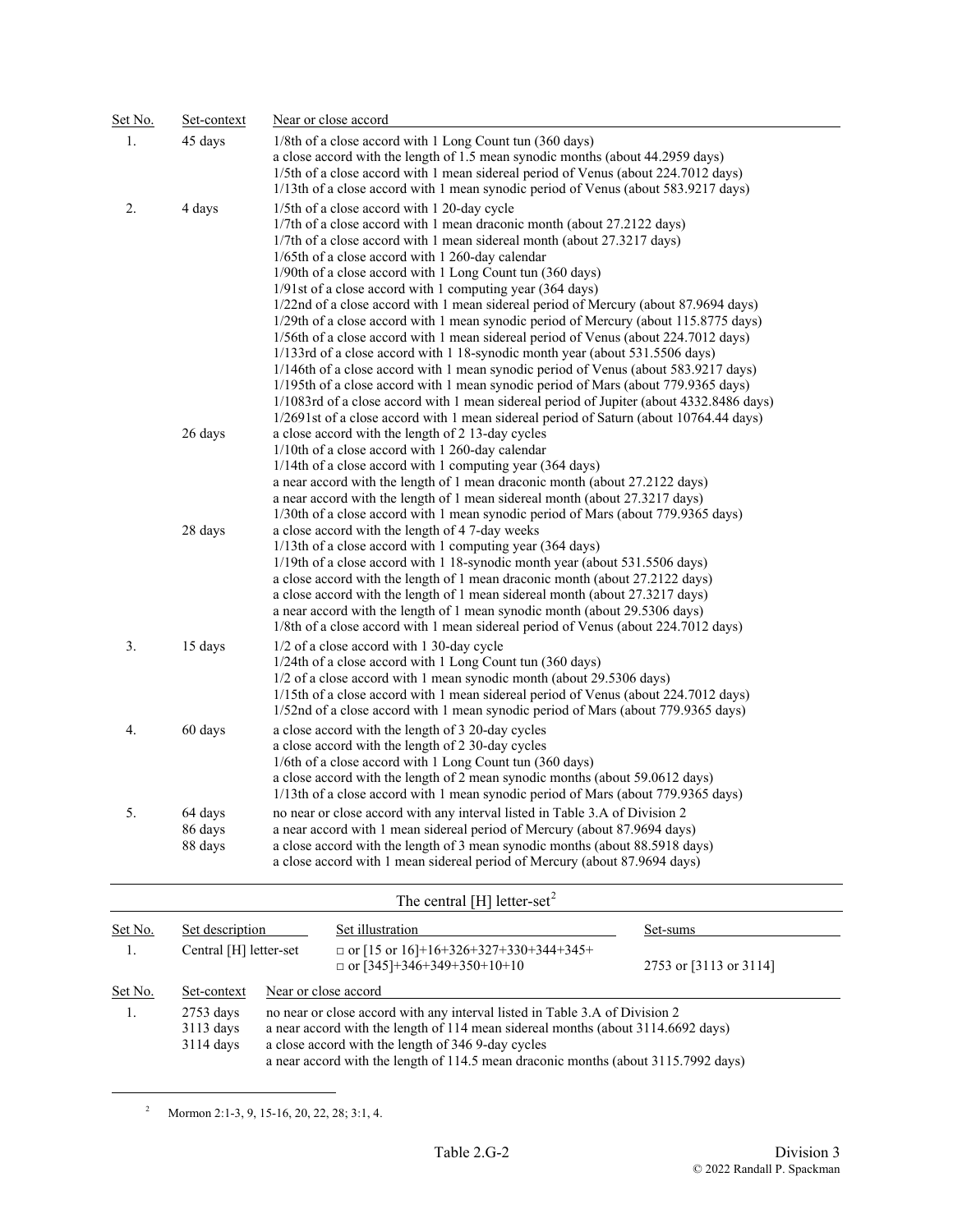| Set No.  | Set-context                                                                                                                                                                                                                                                                                                                                                                            | Near or close accord                                                                                                                                                                                                                                                                                              |                                                                                                                                                                        |                                     |
|----------|----------------------------------------------------------------------------------------------------------------------------------------------------------------------------------------------------------------------------------------------------------------------------------------------------------------------------------------------------------------------------------------|-------------------------------------------------------------------------------------------------------------------------------------------------------------------------------------------------------------------------------------------------------------------------------------------------------------------|------------------------------------------------------------------------------------------------------------------------------------------------------------------------|-------------------------------------|
| 1.       | 3114 days                                                                                                                                                                                                                                                                                                                                                                              |                                                                                                                                                                                                                                                                                                                   | a close accord with the length of 114 mean sidereal months (about 3114.6692 days)<br>a near accord with the length of 105.5 mean synodic months (about 3115.4772 days) |                                     |
|          |                                                                                                                                                                                                                                                                                                                                                                                        |                                                                                                                                                                                                                                                                                                                   | The (DHF) or second (VHV) letter-group <sup>3</sup>                                                                                                                    |                                     |
| Set No.  | Set description                                                                                                                                                                                                                                                                                                                                                                        |                                                                                                                                                                                                                                                                                                                   | Set illustration                                                                                                                                                       | Set-sums                            |
| 1.<br>2. | Starting (D) letter-set<br>Central [H] letter-set                                                                                                                                                                                                                                                                                                                                      |                                                                                                                                                                                                                                                                                                                   | 360<br>$361 + \square$ or [361]+362+363+364+366+367+375+<br>$\Box$ or [375]+379+380+384                                                                                | 360<br>3701 or [4437]               |
| 3.       | Ending (F) letter-set                                                                                                                                                                                                                                                                                                                                                                  |                                                                                                                                                                                                                                                                                                                   | $\Box$ or 400                                                                                                                                                          | $\Box$ or 400                       |
| 4.       | All express letter-sets                                                                                                                                                                                                                                                                                                                                                                |                                                                                                                                                                                                                                                                                                                   | $360 + \square$ or 400                                                                                                                                                 | 360 or 760                          |
| 5.       | Total letter-group                                                                                                                                                                                                                                                                                                                                                                     |                                                                                                                                                                                                                                                                                                                   | 3701 or [4437]+360 or 760                                                                                                                                              | 4061 or 4461 or [4797] or<br>[5197] |
| Set No.  | Set-context                                                                                                                                                                                                                                                                                                                                                                            |                                                                                                                                                                                                                                                                                                                   | Near or close accord                                                                                                                                                   |                                     |
| 1.       | 360 days                                                                                                                                                                                                                                                                                                                                                                               | a close accord with the length of 40 9-day cycles<br>a close accord with the length of 18 20-day cycles<br>a close accord with the length of 12 30-day cycles<br>a close accord with the length of 1 Long Count tun (360 days)                                                                                    |                                                                                                                                                                        |                                     |
| 2.       | 3701 days<br>4437 days                                                                                                                                                                                                                                                                                                                                                                 | a close accord with the length of 136 mean draconic months (about 3700.8619 days)<br>a near accord with the length of 135.5 mean sidereal months (about 3702.0849 days)<br>a close accord with the length of 493 9-day cycles<br>a near accord with the length of 163 mean draconic months (about 4435.5919 days) |                                                                                                                                                                        |                                     |
| 3.       | 400 days                                                                                                                                                                                                                                                                                                                                                                               | a close accord with the length of 20 20-day cycles<br>a near accord with the length of 13.5 mean synodic months (about 398.6630 days)<br>a near accord with the length of 1 mean synodic period of Jupiter (about 398.8842 days)                                                                                  |                                                                                                                                                                        |                                     |
| 4.       | 360 days<br>760 days                                                                                                                                                                                                                                                                                                                                                                   | (see above)<br>a close accord with the length of 38 20-day cycles<br>a near accord with the length of 28 mean draconic months (about 761.9422 days)                                                                                                                                                               |                                                                                                                                                                        |                                     |
| 5.       | a close accord with the length of 137.5 mean synodic months (about 4060.4561 days)<br>$4061$ days<br>a near accord with the length of 164 mean draconic months (about 4462.8041 days)<br>4461 days<br>a near accord with the length of 151 mean synodic months (about 4459.1191 days)<br>a close accord with the length of 38.5 mean synodic periods of Mercury (about 4461.2853 days) |                                                                                                                                                                                                                                                                                                                   |                                                                                                                                                                        |                                     |
|          | 4797 days                                                                                                                                                                                                                                                                                                                                                                              | a close accord with the length of 533 9-day cycles<br>a close accord with the length of 369 13-day cycles<br>a near accord with the length of 162.5 mean synodic months (about 4798.7209 days)                                                                                                                    |                                                                                                                                                                        |                                     |
|          | 5197 days                                                                                                                                                                                                                                                                                                                                                                              |                                                                                                                                                                                                                                                                                                                   | a close accord with the length of 191 mean draconic months (about 5197.5340 days)<br>a close accord with the length of 176 mean synodic months (about 5197.3838 days)  |                                     |

## The (GHG[H]DHF) or (VHV)[H](VHV) letter-group

| Set No. | Set description         | Set illustration                                  | Set-sums                                            |
|---------|-------------------------|---------------------------------------------------|-----------------------------------------------------|
| 1.      | Starting (G) letter-set | $10+24+11$                                        | 45                                                  |
| 2.      | 1st (H) letter-set      | $\Box$ or [11 or 12]+ $\Box$ or [11 or 12]+4      | 4 or [26 or 28]                                     |
| 3.      | $2nd(G)$ letter-set     | 15                                                | 15                                                  |
| 4.      | Central [H] letter-set  | $\Box$ or [15 or 16]+16+326+327+330+344+345+      |                                                     |
|         |                         | $\Box$ or [345]+346+349+350+10+10                 | 2753 or [3113 or 3114]                              |
| 5.      | $1st(D)$ letter-set     | 360                                               | 360                                                 |
| 6.      | 3rd [H] letter-set      | $361 + \square$ or [361]+362+363+364+366+367+375+ |                                                     |
|         |                         | $\Box$ or [375]+379+380+384                       | 3701 or [4437]                                      |
| 7.      | Ending $(F)$ letter-set | $\Box$ or 400                                     | $\Box$ or 400                                       |
| 8.      | All express letter-sets | $45+15+360+$ or 400                               | $420 \text{ or } 820$                               |
| 9.      | All (H) letter-sets     | 4 or $[26$ or $28]+2753$ or $[3113$ or $3114]+$   |                                                     |
|         |                         | 3701 or [4437]                                    | 6458 or [7576 or 7579]                              |
| 10.     | Total letter pattern    | 420 or 820+6458 or [7576 or 7579]                 | 6878 or 7278 or [7996 or 7999]<br>or [8396 or 8399] |

 $3$  Mormon 3:4, 7-8; 4:1, 7, 10, 15-17; 5:5-6; 6:5; 8:6.

<span id="page-2-0"></span>